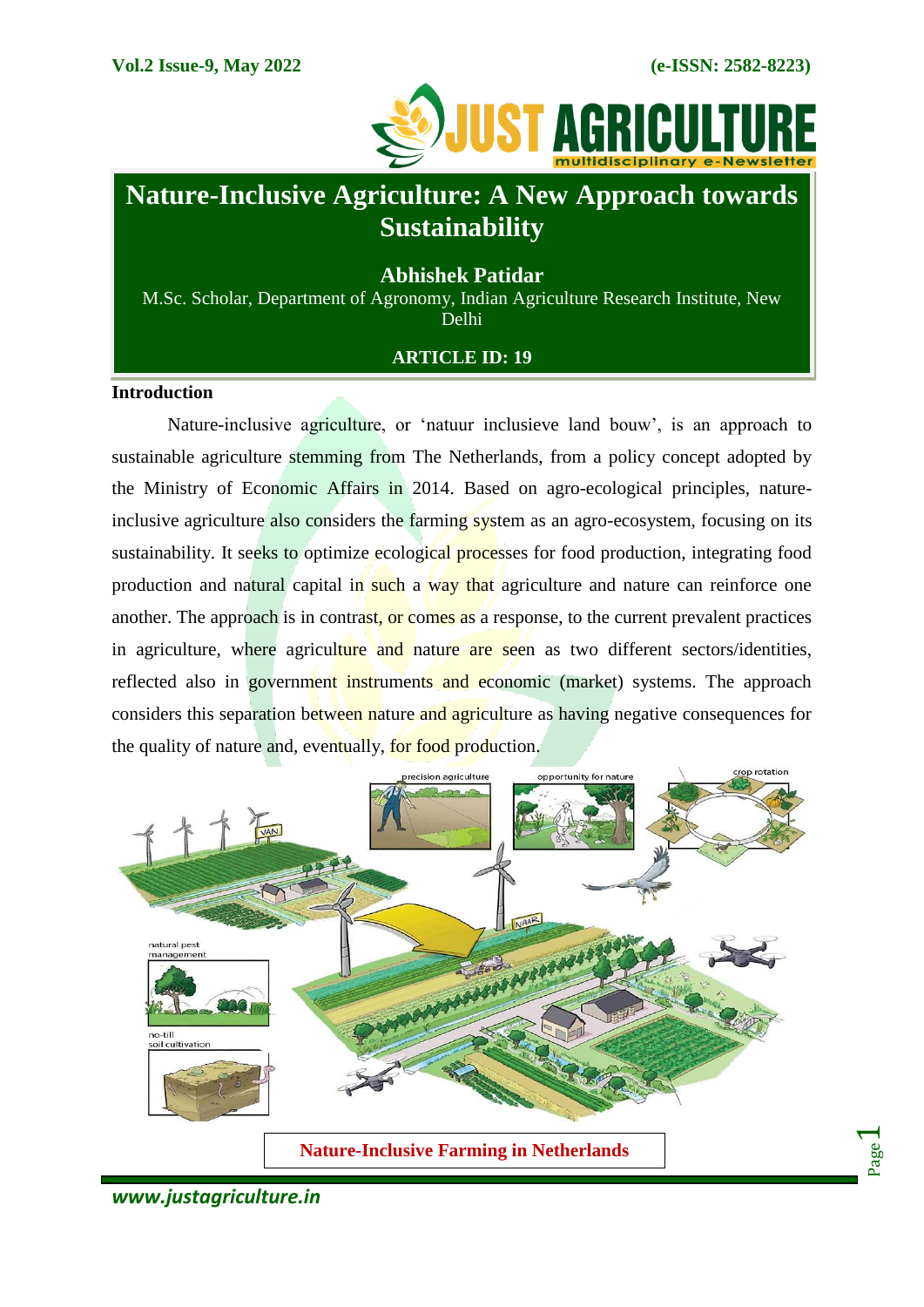

#### **Definition**

According to van Doorn et al. (2016), nature inclusive agriculture may therefore be defined as "the pursuit of a positive, reciprocal relationship between farm management and natural capital (where food production is supported by natural processes and agriculture contributes to the perpetuation of these natural processes)" or as "an economically viable agriculture system that optimally manages natural resources and provides a basis for sustainable business operations, including caring for ecological functions and biodiversity on or around the business i.e. farm".

A key difference between this approach and agro-ecology is that nature-inclusive agriculture seeks to become mainstream, whereas agro-ecology focuses much more conceptually on the local food chain and context. As a whole farm approach, nature-inclusive husbandry may be applied in any geographical area and for all classes of product, with specific practices advanced to be enforced for agronomic agriculture and dairy husbandry.

## **Principles**

Nature-inclusive agriculture aims to minimize the negative effects of agriculture on nature and maximize the positive effects of nature on agriculture. It strives to achieve sustainable ecological and **economic** management. By sustainably using natural resources and ecosystem services, it aims to secure productivity on a long-term basis, minimize costs, and tap into the growing market demand for sustainably produced food, with the ultimate aim of catering to the undifferentiated mass market.

### **Nature-inclusive agriculture can be described based on the following three dimensions:**

- 1. Biodiversity is the basis of resilient agriculture and food system, making essential contributions to farm management (e.g., natural disease and pest control pollination, water supply and treatment, natural soil fertility, and good soil structure). This is called functional agrobiodiversity. Nature-inclusive agriculture maintains, strengthens, and uses this biodiversity and the ecosystem services that it offers the business/farm.
- 2. By making use of function alagro-biodiversity and ecosystem services, and with the end of closing cycles towards reducing effluences, raw stuff may be used more efficiently, and the business/ farm"s impacts on water, soil, air, and the natural terrain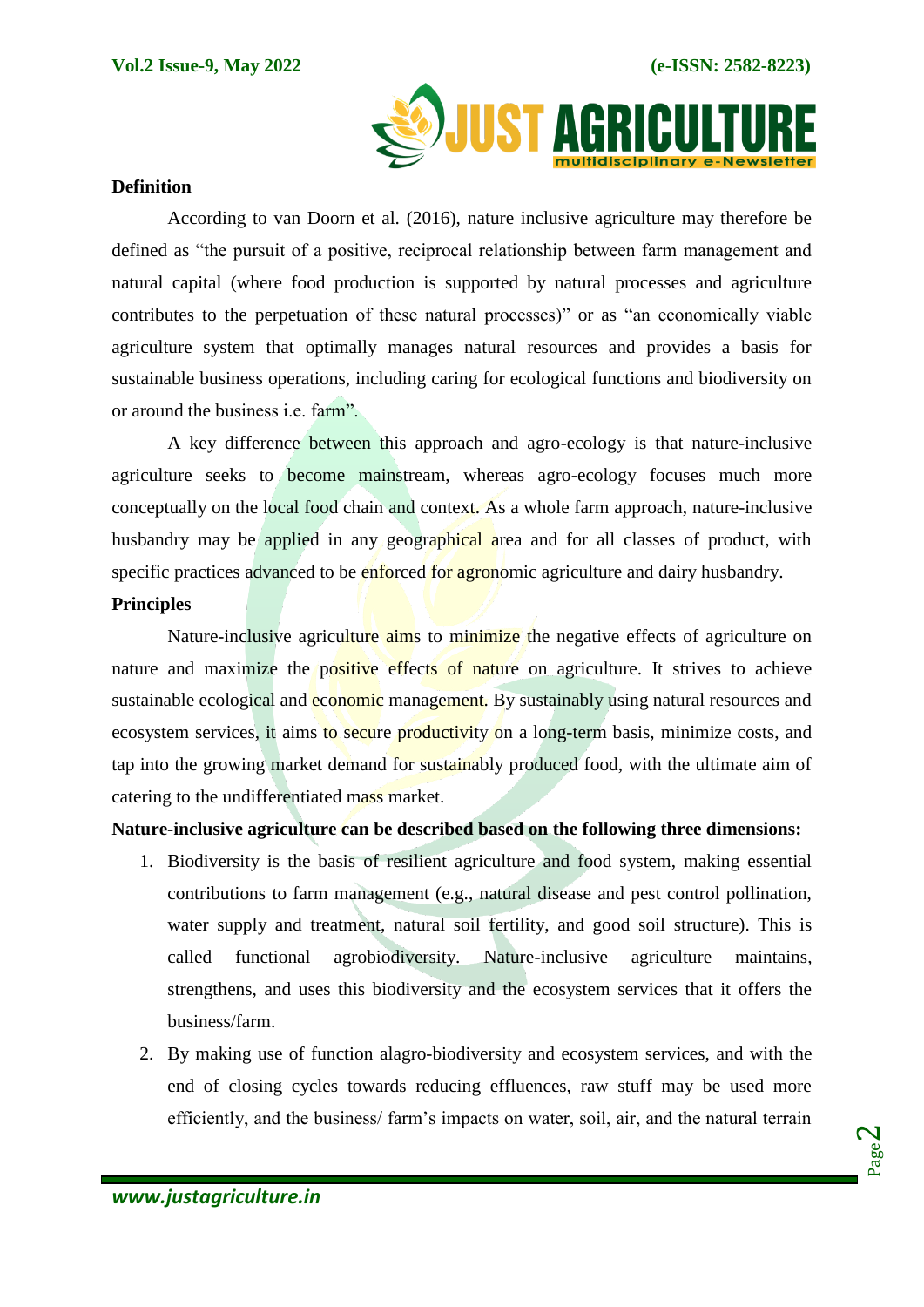Page က $\,$ 

**AG** 

may be minimized. This creates positive conditions for openings for specific species both on the farm and in the enclosing geography.

3. Finally, there is the care for the landscape and the specific species on the farm. By constructing and maintaining landscape elements, farms can incorporate a green infrastructure that is vital for flora and fauna. Landscape elements also have the function of strengthening functional agro-biodiversity for the business/farm. Such management practices ensure the continued existence of, for instance, meadow and field birds and other farmland species.

# **Nature-inclusive agriculture refers to practices that:**

- $\triangleright$  Strive to close cycles as much as possible according to agro-ecological principles, ensuring a greater diversity of organisms and a greater interdependence with local natural capital instead of external sources.
- $\triangleright$  Strive for collective reinforcement between monetary results and ecological aspects, incorporating both into the business/ farm style and strategy.
- Encourage innovation and making long-term investments in their natural capital;
- $\triangleright$  Are attractive to large groups of farmers and can therefore become "mainstream" in the sector.



*www.justagriculture.in*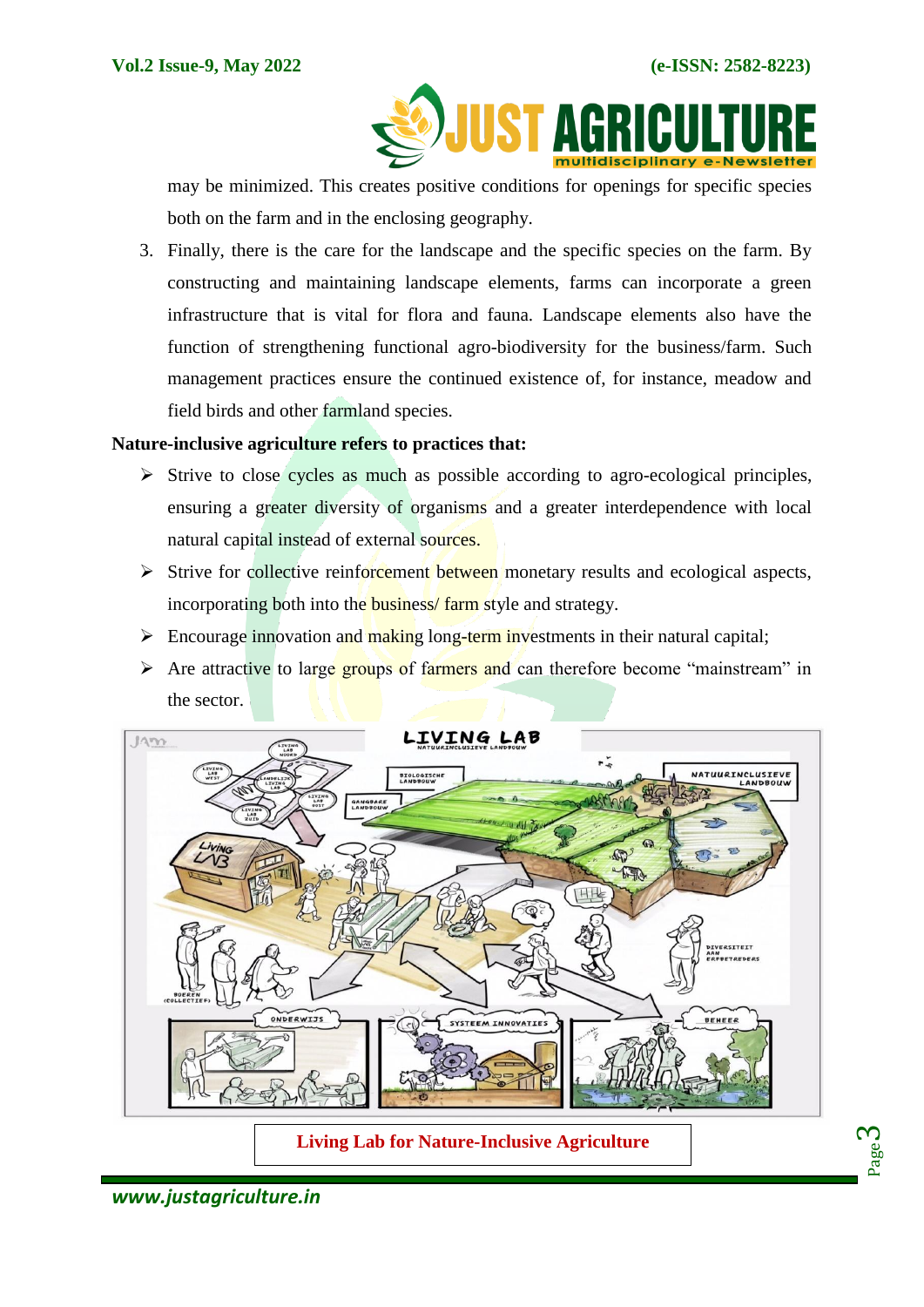

## **Practices**

Sanders and Westerlink (2015) have identified effective measures to take as part of 'natuur inclusieve landbouw', of which some examples include:

- $\triangleright$  Lower cattle densities.
- $\triangleright$  Less inorganic fertilization (max. 50-100 kg N/ha).
- $\triangleright$  Less use of chemical pesticides.
- $\triangleright$  Expanding and enlarging the diversity of landscape elements (biotopes).
- $\triangleright$  (re) introduction of herb and flower edges.
- $\triangleright$  Decreased tillage.

The above measures require a greater adaption of and thus a greater commitment from the business (farm).

Examples of measures with a lower threshold, which can also be implemented, include:

- Providing space for 'messy corners', i.e., areas for owls, hedgehogs, etc.
- $\triangleright$  Non-turning tillage.
- $\triangleright$  Less use of fertilizer on edges of farming land.
- $\triangleright$  No mowing of ditch edges.
- $\triangleright$  Cleaning of ditches in phases.

### **Challenges and Opportunities**

Specific challenges and opportunities for nature-inclusive agriculture arise from the fact that, despite its similarities and links to agro-ecology and other more widely practiced approaches, this approach is still quite new and in many ways at a relatively theoretical stage, ultimately aiming to achieve systemic, transformative change. At the same time, the practices it encompasses can be seen as "very practical", helping further its ultimate aim of becoming more main stream. Integration into policy and the value chain will require quantifiable indicators and measurable impacts, whereas at the moment, as is the case for a number of approaches to sustainable agriculture, evidence linked to the approach is primarily qualitative. Further research and investment are required to get it to the stage where the concept is rolled out in practice.

### **Nature-inclusive agriculture toward sustainability**

In terms of sustainability, by integrating nature and husbandry, and through its end to secure productivity, minimize costs, and induce further income, the approach aims to satisfy